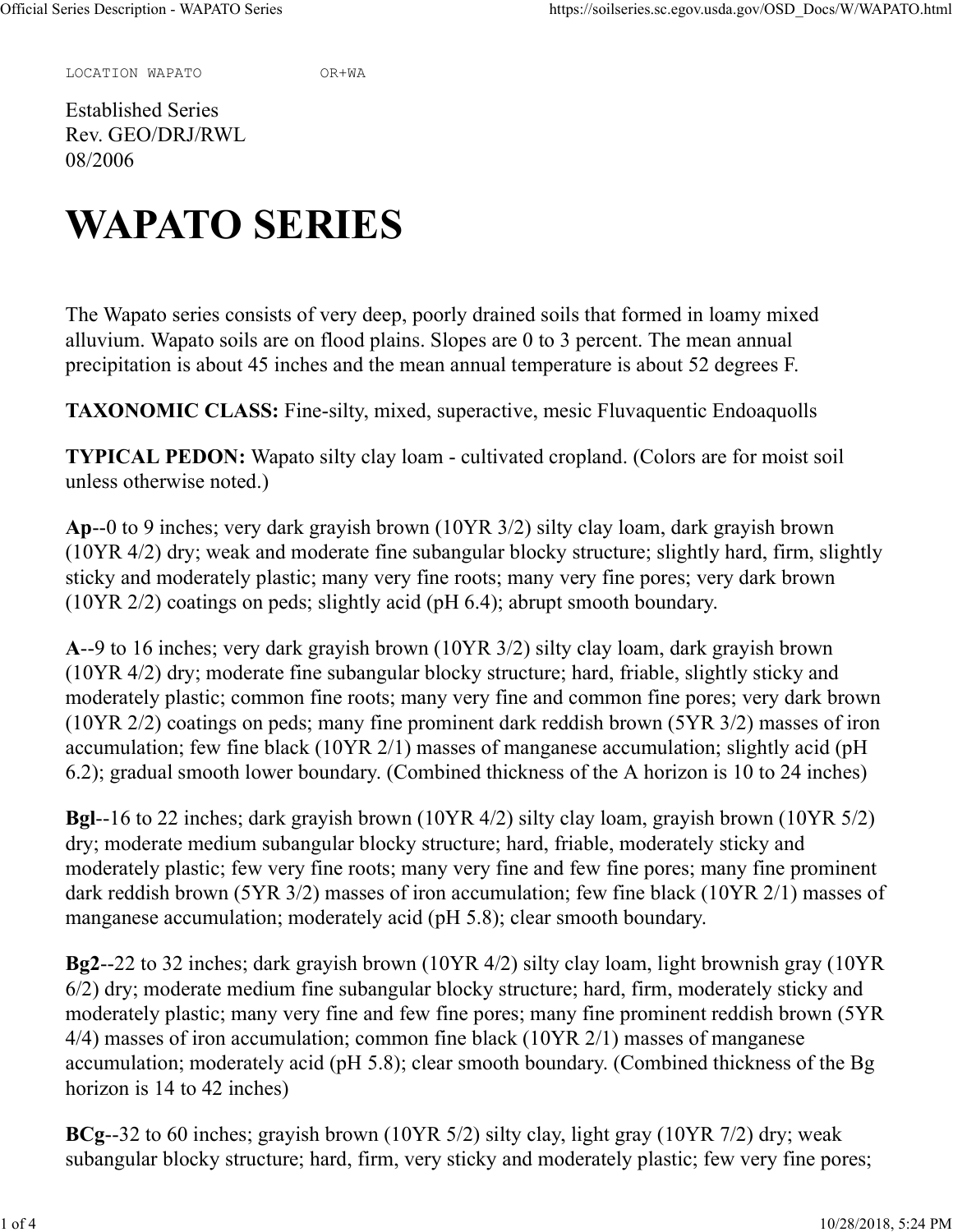many fine prominent brown (7.5YR 4/4) masses of iron accumulation; common medium and fine black (10YR 2/1) masses of manganese accumulation; moderately acid (pH 5.6). Official Series Description - WAPATO Series https://soilseries.sc.egov.usda.gov/OSD\_Docs/W/WAPATO.html<br>many fine prominent brown (7.5YR 4/4) masses of iron accumulation; common medium and fine<br>black (10YR 2/1) masses of ma

TYPE LOCATION: Yamhill County, Oregon; fifty feet south of abandoned county road; about 2.200 feet west and 100 feet south of the NE corner of section 23, T. 5 S., R. 5 W. Willamette Meridian. . (Latitude 45 degrees, 07 minutes, 48 seconds N.; Longitude 123 degrees, 15 minutes, 52 seconds W. NAD 27.) Muddy Valley, Oregon USGS 7.5 minute topographic quadrangle

RANGE IN CHARACTERISTICS: The soils are saturated with water during the winter season unless artificially drained. The mean annual soil temperature ranges from 52 to 56 degrees F. Depth to bedrock is greater than 60 inches. The 10 to 40 inch control section average 27 to 35 percent clay and less than 15 percent sand coarser than very fine sand. Depth to aquic conditions with distinct or prominent redox concentrations and chroma of 2 or less is from 0 to 12 inches. The mollic epipedon is 10 to 24 inches thick.

The A horizon has value of 2 or 3 moist, 4 or 5 dry, and chroma of 2 moist and 2 or 3 dry. Distinct masses of iron and manganese accumulation are throughout the A horizon or only in the lower part. It has 0 to 5 percent gravel. It is silt loam or silty clay loam. Soil reaction is strongly acid to neutral.

The Bg horizon has hue of 10YR to 5Y, value of 4 or 5 moist, 5 to 7 dry, and chroma of 1 or 2 moist and dry. It has distinct to prominent masses of iron and manganese accumulation. It is dominantly silty clay loam with 27 to 35 percent clay, but may range to silty clay below a depth of 30 inches. It has 0 to 5 percent gravel. It is slightly acid to strongly acid.

The BCg or C horizons are neutral, 10YR to 5GY, value of 4 to 6 moist, 5 to 7 dry, and chroma of 0 to 2 moist and dry. It has 0 to 15 percent gravel. It is silty clay loam or silty clay with 35 to 50 percent clay. In some pedons, the solum below 40 inches is underlain by stratified layers containing gravel and cobbles. It is moderately acid or slightly acid.

COMPETING SERIES: These are the Beaucoup, Blackoar, Bridgeson, Copperas, Ettrick, Fella, Gorham, Jollygiant (T), Leshara, Lummi, Sauvie, and Sepo series.

Beaucoup soils: 10 to 30 percent clay and 5 to 40 percent sand in the lower part of the series control section

Blackoar soils: 18 to 27 percent clay in the series control section.

Bridgeson soils: 5 to 20 percent volcanic glass in pscs; mean annual soil temperature of 47 to 50 degrees F.

Copperas soils: paralithic contact at 40 to 60 inches

Ettrick soils: 18 to 27 percent clay in the control section; mean annual soil temperature of 47 to 50 degrees F.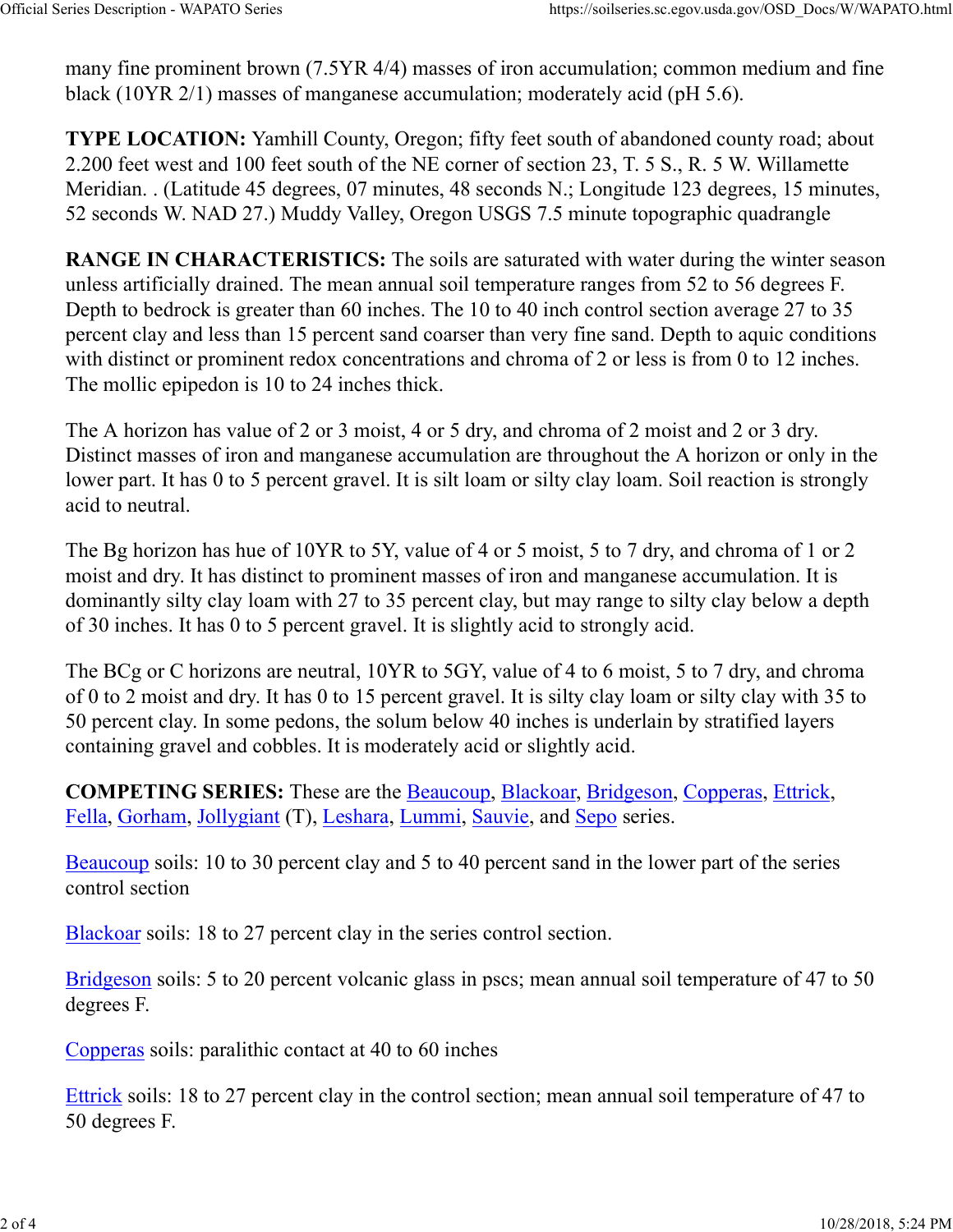Fella soils: calcium carbonate at depths of 16 to 40 inches Official Series Description - WAPATO Series https://soilseries.sc.egov.usda.gov/OSD\_Docs/W/WAPATO.html<br>
Fella soils: calcium carbonate at depths of 16 to 40 inches<br>
Combons soils: discontinuity and sondy taxtures with 5 to

Gorham soils: discontinuity and sandy textures with 5 to 15 percent clay and 60 to 85 percent sand in the lower part of the series control section

Jollygiant soils: 17 to 30 percent clay in the lower part of the series control section; have a difference between average summer and winter temperatures of 6 to 9 degrees C.

Leshara soils: free carbonates at depths of 10 to 26 inches Lummi soils: mean annual temperature of 51 to 53 degrees F.; particle-size control section with 18 to 27 percent clay

Sauvie soils: have stratified sandy loam to silt loam textures with 7 to 20 percent clay in the lower part of the series control section

Sepo soils: calcium carbonate within 40 inches; have 18 to 30 percent clay in the lower part of the series control section

GEOGRAPHIC SETTING: The Wapato soils are in depressions on flood plains and basin-like areas. Elevations are 100 to 2,500 feet. The slope is 0 to 3 percent. The soils formed in silty recent alluvium. The climate is characterized by warm to hot summers and moist to wet winters. Mean January temperature is 39 to 40 degrees F. and mean July temperature is 65 to 68 degrees F. The mean annual temperature is 50 to 56 degrees F. The mean annual precipitation is typically 30 to 60 inches but may range to 90 inches in high winter rainfall valleys of southwestern Oregon (MLRA 5). The frost-free period is 150 to 210 days.

GEOGRAPHICALLY ASSOCIATED SOILS: These are the Camas, Cloquato, Chehalis, Clato, Cove, Maytown, McBee, Newberg, Reed, and Waldo soils. Camas soils are sandy-skeletal and occur on bars on flood plains. The medium textured Cloquato and Clato soils and moderately fine textured Chehalis soils are well drained and occur on higher flood plains. Maytown and McBee soils are moderately well drained with redoximorphic features in the lower part of the B horizon and occur in depressions on flood plains. In addition, Maytown soils have an ochric epipedon. Newberg soils are coarse-loamy and occur on level to slightly convex flood plains. Reed soils are fine textured, poorly drained and have an ochric epipedon. Cove and Waldo soils are fine textured. In addition, Cove soils have a mollic epipedon thicker than 24 inches and occur on fans and terraces.

DRAINAGE AND PERMEABILITY: Poorly drained; moderately slow permeability. Wapato soils are subject to occasional to frequent flooding for brief periods from December to April. An apparent high water table is at its uppermost limit from December to April and is ponded from January to March.

USE AND VEGETATION: Most of these soils are cultivated. Hay and pasture are major crops. When drained, beans and small grains are also raised. Native vegetation is red alder, Oregon ash, black cottonwood, willow, wild rose and sedges.